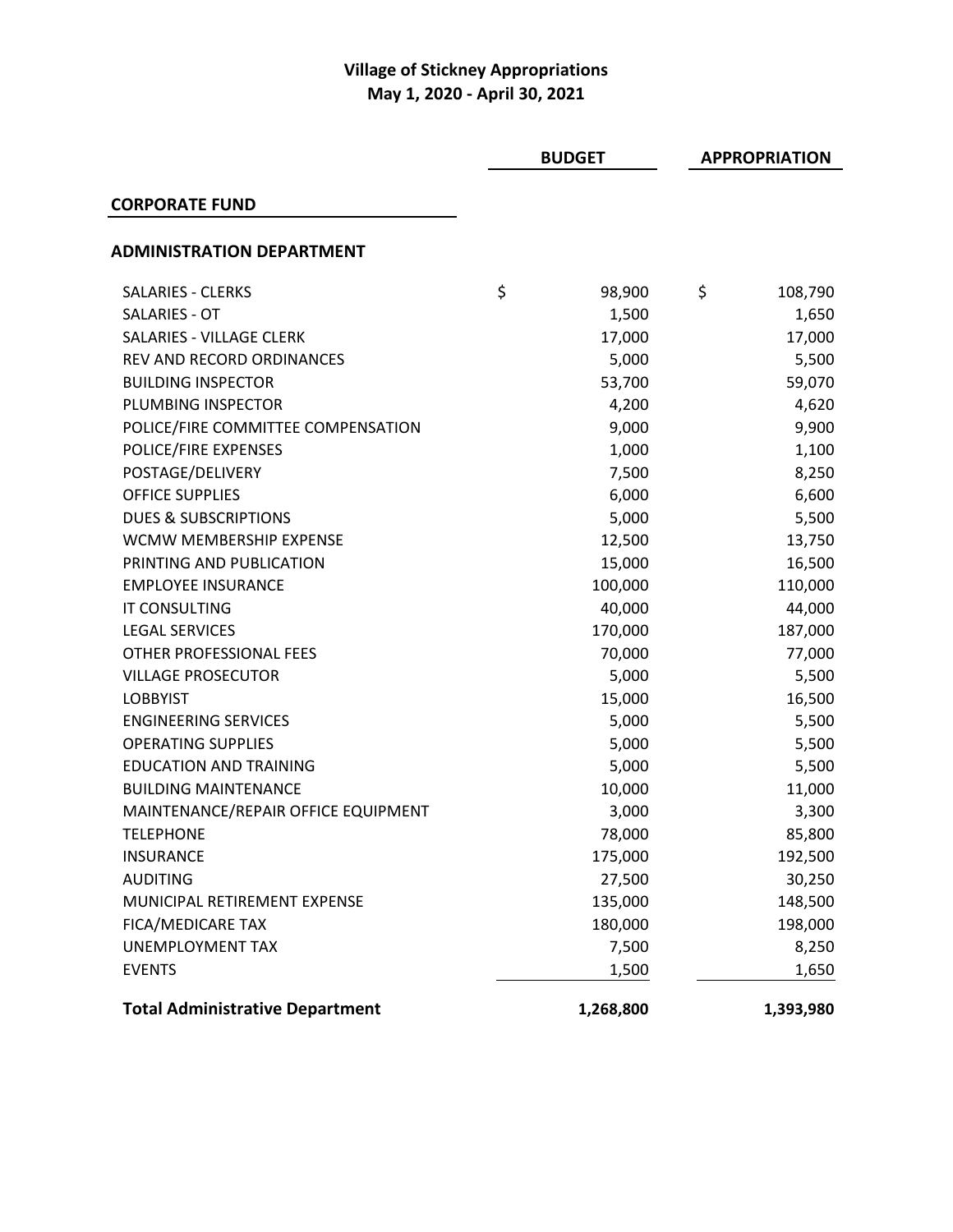|                                         | <b>BUDGET</b> | <b>APPROPRIATION</b> |
|-----------------------------------------|---------------|----------------------|
| <b>VILLAGE COUNCIL DEPARTMENT</b>       |               |                      |
| SALARIES - VILLAGE PRESIDENT            | 25,000        | 25,000               |
| <b>SALARIES - TRUSTEE</b>               | 69,700        | 69,700               |
| CONTINGENCIES                           | 5,000         | 5,500                |
| <b>Total Village Council Department</b> | 99,700        | 100,200              |
| <b>PUBLIC WORKS DEPARTMENT</b>          |               |                      |
| <b>STREETS</b>                          |               |                      |
| <b>SALARIES</b>                         | 327,100       | 359,810              |
| <b>SALARY OF SUPERVISOR</b>             | 51,900        | 57,090               |
| <b>SALARIES - OT</b>                    | 20,000        | 22,000               |
| <b>OFFICE SUPPLIES</b>                  | 3,500         | 3,850                |
| DUES AND SUBSCRIPTIONS                  | 3,250         | 3,575                |
| <b>EMPLOYEE INSURANCE</b>               | 85,000        | 93,500               |
| PURCHASE MATERIALS/SUPPLIES             | 5,000         | 5,500                |
| <b>IT CONSULTING</b>                    | 2,500         | 2,750                |
| OTHER PROFESSIONAL FEES                 | 5,000         | 5,500                |
| <b>ENGINEERING SERVICE</b>              | 5,000         | 5,500                |
| REP/MAINT MOTOR EQUIPMENT               | 25,000        | 27,500               |
| <b>OPERATING SUPPLIES</b>               | 60,000        | 66,000               |
| <b>FUEL COSTS</b>                       | 32,000        | 35,200               |
| <b>BUILDING MAINTENANCE</b>             | 5,000         | 5,500                |
| <b>REPAIR - EQUIPMENT</b>               | 7,500         | 8,250                |
| MAINT/REPAIR - OFFICE EQUIPMENT         | 1,000         | 1,100                |
| SMALL TOOLS/EQUIPMENT                   | 500           | 550                  |
| <b>MATERIALS - STREET REPAIR</b>        | 5,000         | 5,500                |
| <b>SIDEWALK REPAIRS</b>                 | 5,000         | 5,500                |
| SIDEWALK REPAIRS 50/50                  | 10,000        | 11,000               |
| TREE TRIMMING/ REMOVAL                  | 50,000        | 55,000               |
| UTILITIES GAS/ELECTRIC                  | 1,500         | 1,650                |
| MAINTENANCE OF PRIVATE PROPERTIES       | 10,000        | 11,000               |
| <b>UNIFORMS</b>                         | 7,000         | 7,700                |
| <b>TOTAL STREET</b>                     | 727,750       | 800,525              |
| <b>BUILDING AND GROUNDS</b>             |               |                      |
| PURCHASE MATERIALS/SUPPLIES             | 2,000         | 2,200                |
| <b>RENTAL - SANITARY</b>                | 200           | 220                  |
| <b>OPERATING SUPPLIES</b>               | 5,000         | 5,500                |
| <b>BUILDING MAINTENANCE</b>             | 35,000        | 38,500               |
| <b>MAINTAIN RECREATION AREAS</b>        | 3,500         | 3,850                |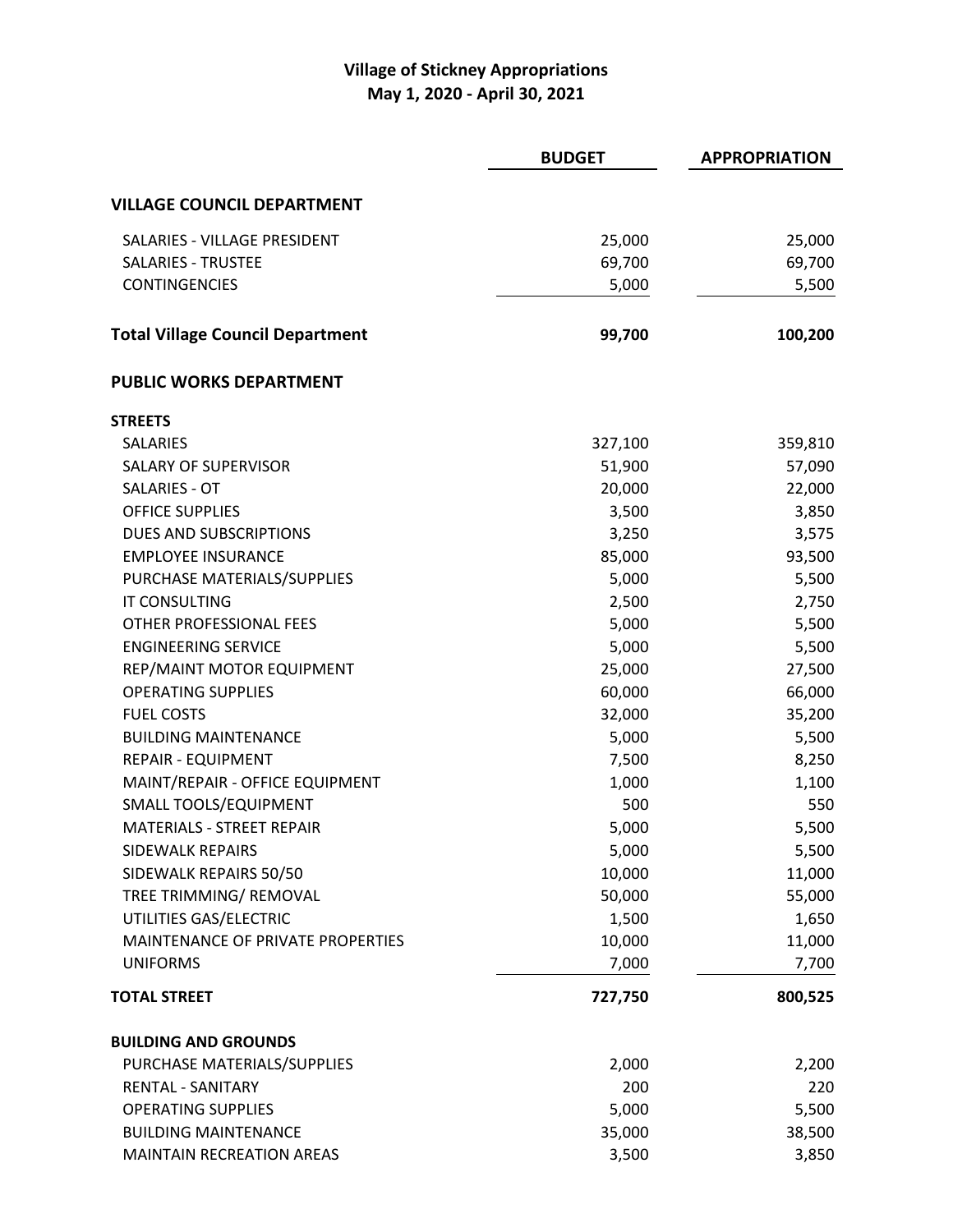|                                       | <b>BUDGET</b> | <b>APPROPRIATION</b> |
|---------------------------------------|---------------|----------------------|
|                                       |               |                      |
| MAINT/REPAIRS - COMMUNICATIONS EQUIP. | 600           | 660                  |
| MAINT/REPAIRS - OFFICE EQUIPMENT      | 1,000         | 1,100                |
| <b>SECURITY SYSTEMS</b>               | 10,000        | 11,000               |
| SMALL TOOLS/EQUIPMENT                 | 500           | 550                  |
| UTILITIES GAS/ELECTRIC                | 4,000         | 4,400                |
| <b>JANITORIAL SERVICES</b>            | 15,000        | 16,500               |
| <b>TOTAL BUILDING AND GROUNDS</b>     | 76,800        | 84,480               |
| <b>DISPOSAL</b>                       |               |                      |
| <b>DISPOSAL SERVICE CHARGES</b>       | 340,000       | 374,000              |
| <b>TOTAL DISPOSAL</b>                 | 340,000       | 374,000              |
| <b>Total Public Works Department</b>  | 1,144,550     | 1,259,005            |
| <b>POLICE DEPARTMENT</b>              |               |                      |
| <b>SALARIES - CHIEF</b>               | 105,000       | 115,500              |
| <b>SALARIES - DEPUTY CHIEF</b>        | 211,050       | 232,155              |
| <b>HOLIDAY PAY</b>                    | 50,000        | 55,000               |
| <b>SALARIES - POLICE</b>              | 1,049,600     | 1,154,560            |
| <b>AUXILIARY POLICE WAGES</b>         | 50,000        | 55,000               |
| <b>SALARIES - SERGEANTS</b>           | 485,650       | 534,215              |
| SALARIES - ORDINANCE OFFICERS         | 45,050        | 49,555               |
| <b>SALARIES - FACILITY MONITORS</b>   | 253,050       | 278,355              |
| <b>SALARIES - OT</b>                  | 50,000        | 55,000               |
| POSTAGE/DELIVERY                      | 200           | 220                  |
| <b>OFFICE SUPPLIES</b>                | 7,500         | 8,250                |
| DUES AND SUBSECTIONS                  | 7,500         | 8,250                |
| PRINTING AND PUBLICATIONS             | 2,750         | 3,025                |
| <b>EMPLOYEE INSURANCE</b>             | 300,000       | 330,000              |
| <b>IT CONSULTING</b>                  | 7,500         | 8,250                |
| <b>DISPATCH FEES</b>                  | 190,000       | 209,000              |
| <b>ADJUDICATION</b>                   | 8,400         | 9,240                |
| OTHER PROFESSIONAL FEES               | 2,500         | 2,750                |
| REPAIRS/MAINT - MOTOR EQUIPMENT       | 25,000        | 27,500               |
| MAINTENANCE OF GUN RANGE              | 5,000         | 5,500                |
| <b>OPERATING SUPPLIES</b>             | 15,000        | 16,500               |
| <b>FUEL COSTS</b>                     | 32,000        | 35,200               |
| <b>EDUCATION AND TRAINING</b>         | 15,000        | 16,500               |
| <b>BUILDING MAINTENANCE</b>           | 3,500         | 3,850                |
| MAINTENANCE/REPAIR OFFICE EQUIPMENT   | 5,000         | 5,500                |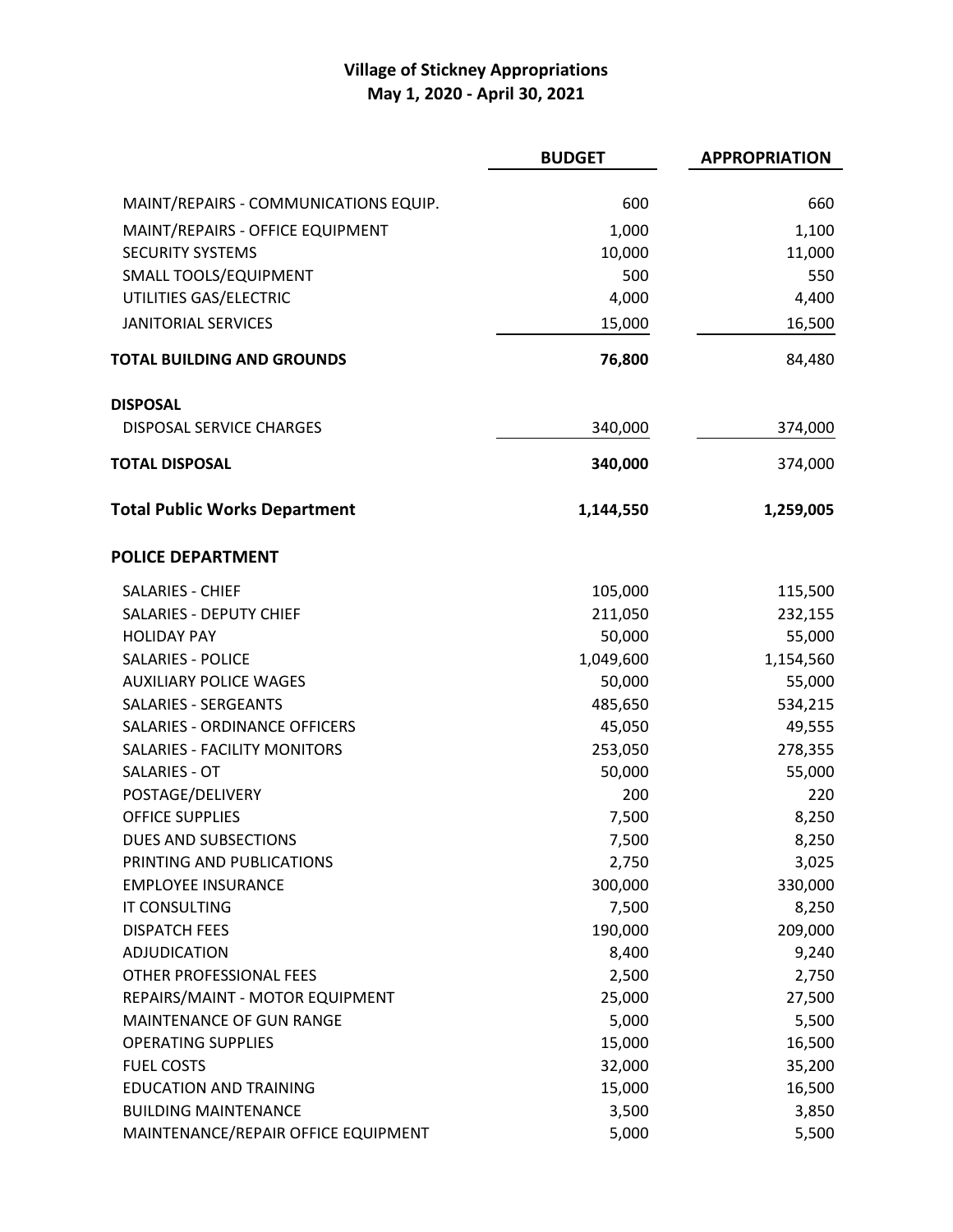|                                       | <b>BUDGET</b>          | <b>APPROPRIATION</b>   |
|---------------------------------------|------------------------|------------------------|
|                                       |                        |                        |
| <b>TELEPHONE</b>                      | 20,400                 | 22,440                 |
| <b>SECURITY SYSTEMS</b>               | 15,000                 | 16,500                 |
| <b>UNIFORMS</b>                       | 21,000                 | 23,100                 |
| PENSION CONTRIBUTION                  | 1,275,550              | 1,403,105              |
| <b>Total Police Department</b>        | 4,258,200              | 4,684,020              |
| <b>RECREATION DEPARTMENT</b>          |                        |                        |
| <b>OFFICE SUPPLIES</b>                | 100                    | 110                    |
| <b>OPERATING SUPPLIES</b>             | 200                    | 220                    |
| <b>MAINTENANCE RECREATION AREAS</b>   | 2,000                  | 2,200                  |
| <b>EVENTS</b>                         | 30,000                 | 33,000                 |
| <b>DONATIONS</b>                      | 6,000                  | 6,600                  |
| <b>Total Recreation Department</b>    | 38,300                 | 42,130                 |
| <b>FIRE DEPARTMENT</b>                |                        |                        |
| <b>SALARIES - OT</b>                  | 115,000                | 126,500                |
| <b>SALARIES - CHIEF</b>               | 105,570                | 116,127                |
| <b>SALARIES - DEPUTY CHIEF</b>        | 35,000                 | 38,500                 |
| SALARIES - FIREFIGHTERS               | 706,460                | 777,106                |
| <b>MABAS DUES</b>                     | 10,000                 | 11,000                 |
| <b>OFFICE SUPPLIES</b>                | 4,250                  | 4,675                  |
| <b>EMPLOYEE INSURANCE</b>             | 25,000                 | 27,500                 |
| <b>EVP SYSTEM</b>                     | 1,000                  | 1,100                  |
| <b>IT CONSULTING</b>                  | 10,000                 | 11,000                 |
| <b>MEDICAL EXAMS</b>                  | 12,000                 | 13,200                 |
| REPAIRS/MAINT - MOTOR EQUIPMENT       | 15,000                 | 16,500                 |
| <b>OPERATING SUPPLIES</b>             | 20,000                 | 22,000                 |
| <b>EDUCATION AND TRAINING</b>         | 20,000                 | 22,000                 |
| <b>BUILDING MAINTENANCE</b>           | 5,000                  | 5,500                  |
| MAINT/REPAIRS - COMMUNICATIONS EQUIP. | 3,500                  | 3,850                  |
| <b>REPAIR - EQUIPMENT</b>             | 2,000                  | 2,200                  |
| MAINTENANCE/REPAIR OFFICE EQUIPMENT   | 15,000                 | 16,500                 |
| PROTECTIVE CLOTHING                   | 10,000                 | 11,000                 |
| <b>AMBULANCE BILLING</b>              | 12,000                 | 13,200                 |
| <b>TELEPHONE</b>                      | 20,000                 | 22,000                 |
| <b>SECURITY SYSTEMS</b>               | 2,000                  | 2,200                  |
| <b>UNIFORMS</b>                       | 9,000                  | 9,900                  |
| <b>Total Fire Department</b>          | 1,157,780              | 1,273,558              |
| <b>TOTAL CORPORATE FUND</b>           | <u>\$</u><br>7,967,330 | <u>\$</u><br>8,752,893 |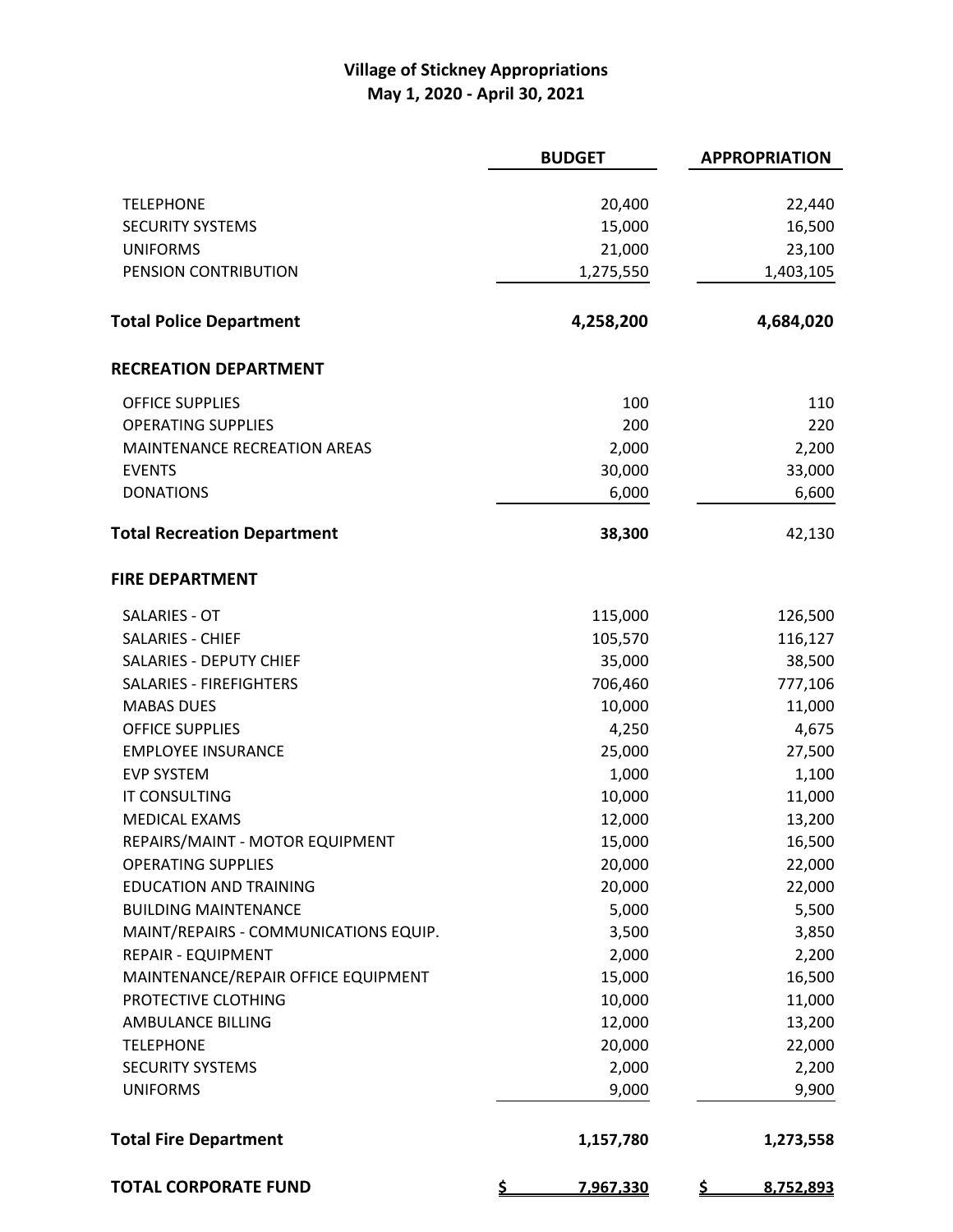|                                      | <b>BUDGET</b> |           | <b>APPROPRIATION</b> |           |
|--------------------------------------|---------------|-----------|----------------------|-----------|
|                                      |               |           |                      |           |
| <b>WATER FUND</b>                    |               |           |                      |           |
| <b>SALARIES</b>                      | \$            | 327,100   | \$                   | 359,810   |
| <b>SALARY OF SUPERVISOR</b>          |               | 51,900    |                      | 57,090    |
| <b>SALARIES - CLERKS</b>             |               | 101,700   |                      | 111,870   |
| PURCHASE OF WATER                    |               | 2,000,000 |                      | 2,200,000 |
| <b>SALARIES - OT</b>                 |               | 25,000    |                      | 27,500    |
| POSTAGE/DELIVERY                     |               | 5,000     |                      | 5,500     |
| <b>OFFICE SUPPLIES</b>               |               | 1,500     |                      | 1,650     |
| DUES AND SUBSCRIPTIONS               |               | 1,700     |                      | 1,870     |
| <b>EMPLOYEE INSURANCE</b>            |               | 75,000    |                      | 82,500    |
| <b>PURCHASE METERS &amp; SYSTEMS</b> |               | 20,000    |                      | 22,000    |
| PURCHASE MATERIALS/SUPPLIES          |               | 5,000     |                      | 5,500     |
| <b>LEAD TREATMENT</b>                |               | 2,500     |                      | 2,750     |
| <b>IT CONSULTING</b>                 |               | 5,000     |                      | 5,500     |
| OTHER PROFESSIONAL FEES              |               | 65,000    |                      | 71,500    |
| <b>ENGINEERING SERVICE</b>           |               | 6,500     |                      | 7,150     |
| REPAIRS/MAINT- MOTOR EQUIPMENT       |               | 10,000    |                      | 11,000    |
| MAINT/REP PUMP STATION               |               | 12,000    |                      | 13,200    |
| PURCHASE FIRE HYDRANTS               |               | 15,000    |                      | 16,500    |
| REPAIRS/MAINT - OFFICE EQUIPMENT     |               | 5,000     |                      | 5,500     |
| <b>OPERATING SUPPLIES</b>            |               | 25,000    |                      | 27,500    |
| <b>FUEL COSTS</b>                    |               | 32,000    |                      | 35,200    |
| <b>EDUCATION AND TRAINING</b>        |               | 500       |                      | 550       |
| <b>BUILDING MAINTENANCE</b>          |               | 5,000     |                      | 5,500     |
| SEWERS - REPAIR AND MAINTENANCE      |               | 140,000   |                      | 154,000   |
| <b>SECURITY</b>                      |               | 1,200     |                      | 1,320     |
| INSURANCE                            |               | 40,000    |                      | 44,000    |
| UTILITIES - GAS/ELECTRIC             |               | 40,000    |                      | 44,000    |
| <b>CONTINGENCIES</b>                 |               | 2,500     |                      | 2,750     |
| <b>AUDITING</b>                      |               | 15,000    |                      | 16,500    |
| <b>UNIFORMS</b>                      |               | 5,000     |                      | 5,500     |
| MUNICIPAL RETIREMENT EXPENSE         |               | 45,000    |                      | 49,500    |
| FICA/MEDICARE TAX                    |               | 35,000    |                      | 38,500    |
| <b>UNEMPLOYMENT TAX</b>              |               | 5,000     |                      | 5,500     |
| <b>EQUIPMENT</b>                     |               | 15,000    |                      | 16,500    |
| <b>CAPITAL IMPROVEMENTS</b>          |               | 150,000   |                      | 165,000   |
| <b>DEPRECIATION</b>                  |               | 110,000   |                      | 121,000   |
| <b>WATER EXPENSE IMRF</b>            |               | 60,000    |                      | 66,000    |
| <b>TOTAL WATER FUND</b>              | S             | 3,461,100 | S                    | 3,807,210 |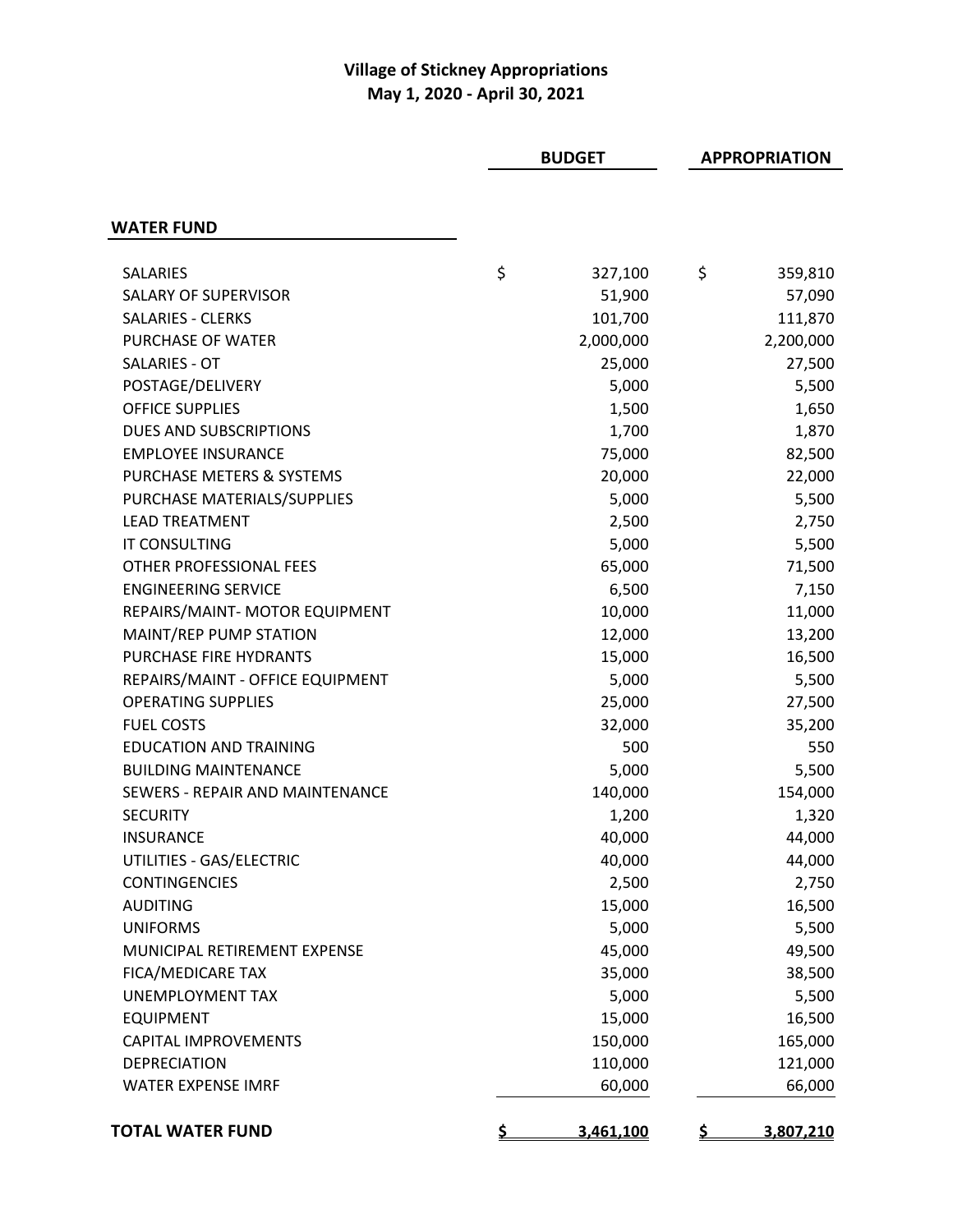| <b>BUDGET</b>                         |           |            | <b>APPROPRIATION</b> |                |
|---------------------------------------|-----------|------------|----------------------|----------------|
| <b>CAPITAL PROJECTS FUND</b>          |           |            |                      |                |
| <b>45TH STREET PROJECT - STICKNEY</b> | \$        | 323,460    | \$                   | 355,806        |
| 45TH STREET PROJECT - FOREST VIEW     |           | 350,400    |                      | 385,440        |
| POLICE DEPARTMENT - EQUIPMENT         |           | 4,000      |                      | 4,400          |
| POLICE DEPARTMENT - VEHICLES          |           | 60,000     |                      | 66,000         |
| FIRE DEPARTMENT - EQUIPMENT           |           | 30,000     |                      | 33,000         |
| <b>TOTAL CAPITAL PROJECTS FUND</b>    | S         | 767,860    | <u>\$</u>            | 844,646        |
| <b>MOTOR FUEL TAX FUND</b>            |           |            |                      |                |
| <b>ENGINEERING SERVICE</b>            | \$        | 50,000     | \$                   | 55,000         |
| <b>MATERIALS - STREET REPAIR</b>      |           | 150,000    |                      | 165,000        |
| <b>TRAFFIC SIGNS</b>                  |           | 15,000     |                      | 16,500         |
| <b>SALT PURCHASE</b>                  |           | 40,000     |                      | 44,000         |
| UTILITIES GAS/ELECTRIC                |           | 50,000     |                      | 55,000         |
| <b>TRANSFERS OUT</b>                  |           | 220,000    |                      | 242,000        |
| <b>TOTAL MOTOR FUEL TAX FUND</b>      | Ś         | 525,000    | \$                   | <u>577,500</u> |
| <b>MFT - REBUILD IL FUND</b>          |           |            |                      |                |
| <b>REBUILD IL</b>                     | \$        | 140,000    | \$                   | 154,000        |
| <b>Total MFT - REBUILD IL FUND</b>    | \$        | 140,000    | \$                   | 154,000        |
| <b>BOND &amp; INTEREST FUND</b>       |           |            |                      |                |
| <b>INTEREST ON BONDS</b>              | \$        | 274,600    | \$                   | 302,060        |
| PRINCIPAL ON BONDS                    |           | 555,000    |                      | 610,500        |
| <b>OPERATING SUPPLIES</b>             |           | 3,500      |                      | 3,850          |
| <b>TOTAL BOND &amp; INTEREST FUND</b> | \$        | 833,100    | \$                   | 916,410        |
| <b>GRAND TOTAL</b>                    | <u>\$</u> | 13,694,390 | <u>\$</u>            | 15,052,659     |